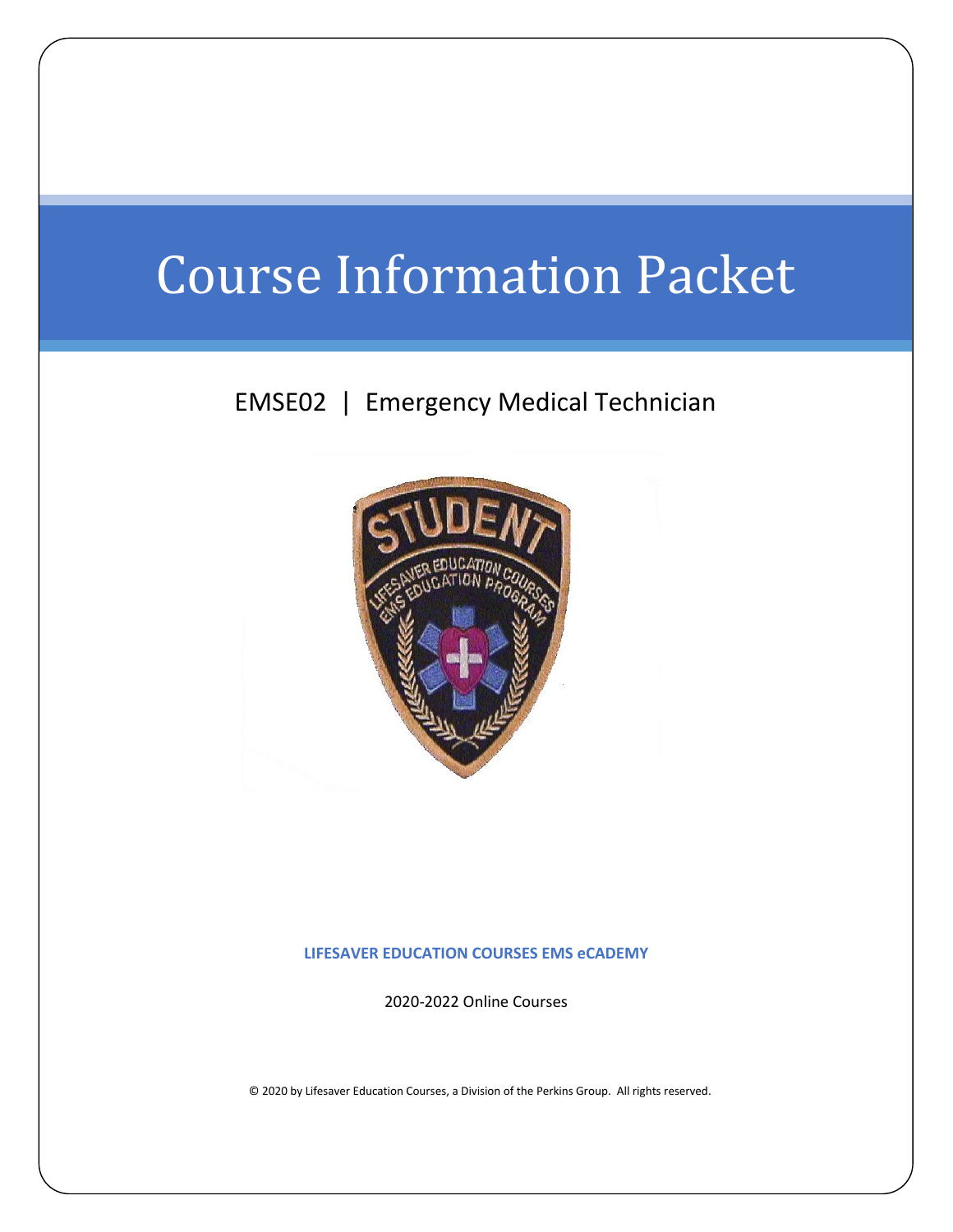## **Course Information Packet**

## EMSE02 | Emergency Medical Technician

## **Introduction**

Thank you for your interest in this course offered by Lifesaver Education Courses. This Course Information Packet contains an overview of the course, an estimate of the costs to participate, and describes the eCADEMY'S admission procedure. This is NOT an application, you must apply online at [www.lifesavercourses.com/apply.](http://www.lifesavercourses.com/apply) Review this complete document carefully before continuing with the application process. If you have any questions after reviewing this document, contact the Admissions Office at 888-218-8060 o[r admissions@lifesavercourses.com.](mailto:admissions@lifesavercourses.com)

## **Course Information**

**Complete Course Information including eCADEMY and course policies, Code of Conduct and other information is available to enrolled students in the Student Handbook. If you would like to review the Student Handbook before enrolling, contact the Admissions Office.**

**Online Course with Open Enrollment:** This is an online course with required breakout sessions. You must complete the self-learning portion of the course and attend the required breakout sessions in person at an approved site. You can enroll and begin this course at any time. Enrollment is open to anyone meeting the course prerequisites and the eCADEMY'S admission requirements.

**Curriculum:** This course is taught according to the current National EMS Education Standards (NEMSES) by NHTSA for the Emergency Medical Technician. This course meets or exceeds all Texas Department of State Health Services (TDSHS) requirements. The skills, methods, and procedures taught during this course will comply with the NEMSES Standards.

**College Credit:** No college credit is earned for successfully completing this course.

**Clinical Rotations:** You must complete 120 hours of clinical rotations at approved sites to complete this course. Clinical rotations can begin after you complete the second breakout session.

**Completion Deadline:** You must complete all phases of this course within one calendar year, beginning on the date you are enrolled in the course.

**Passing Score:** The minimum passing score for this course is 80.0%.

**Breakout Sessions:** You must attend two breakout sessions at an approved site to complete this course. Students are responsible for scheduling their breakout sessions when they reach the following course milestones.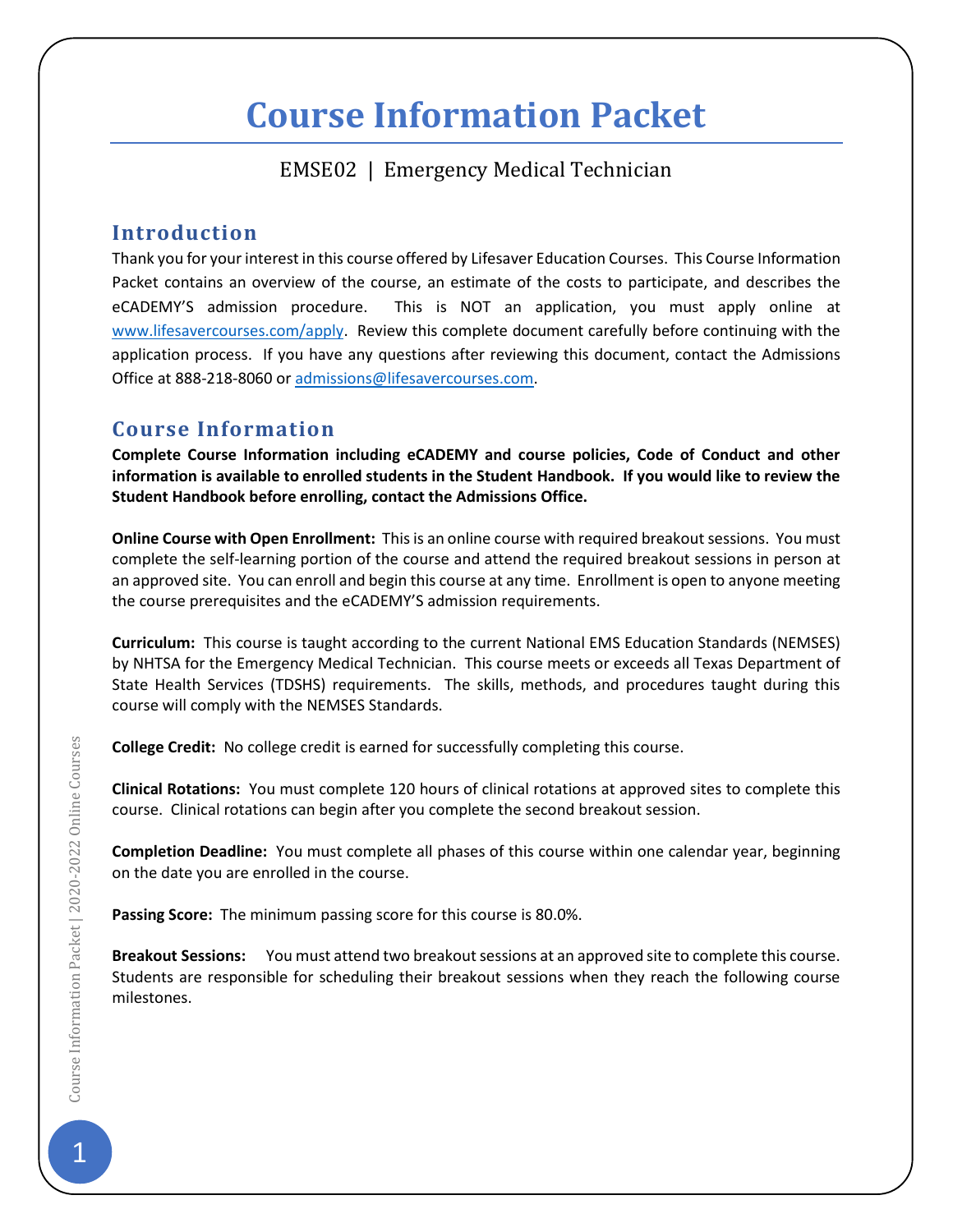| <b>Required Breakout Sessions</b> |                                 |                                                                                                                                    |  |  |  |  |
|-----------------------------------|---------------------------------|------------------------------------------------------------------------------------------------------------------------------------|--|--|--|--|
| <b>Session</b>                    | <b>When to Schedule</b>         | <b>What the Session Covers</b>                                                                                                     |  |  |  |  |
| $\mathbf{1}$                      | After completing Chapters 1-28  | This two day session is offered on a Saturday and<br>Sunday from 8 am to 6 pm. You will review and<br>practice psychomotor skills. |  |  |  |  |
| $\mathcal{L}$                     | After completing Chapters 28-41 | This two day session is offered on a Saturday and<br>Sunday from 8 am to 6 pm. You will review and<br>practice psychomotor skills. |  |  |  |  |

**Required Minimum Hours:** The student must spend a minimum of 90 hours in the course portal engaged in a learning activity. All activities in the course portal are timed.

**Completion:** Upon successful completion of this course, the participant will be eligible to take the National Registry of EMT's written examination.

**NREMT Testing Deadline:** You must take the National Registry written certification examination within two years after completing this course.

**Student Housing/Lodging:** You must attend the Breakout Sessions at an approved site. The Amarillo, Texas site has student housing available. Contact the eCADEMY Staff at [staff@lifesavercourses.com](mailto:staff@lifesavercourses.com) to see if student housing is available during your breakout session.

**Statement of Functional Position Description:** The Texas Department of State Health Services requires that applicants review the following Functional Position Description. Please carefully review the entire section; it outlines the general duties and requirements of the EMT.

#### **Introduction**

The following general position description for the EMT is provided as a guide for advising those interested in understanding the qualifications, competencies, and tasks required for emergency medical services certification. It is the ultimate responsibility of an employer to define specific job descriptions within the EMS entity.

#### **Qualifications**

To qualify for EMS certification or licensure an individual must successfully complete a Texas Department of State Health Services (TDSHS) approved course and achieve competency in each of the psychomotor skills. In addition, the individual must achieve a passing score on the National Registry examination. Must be at least 18 years of age. Possess a high school education or equivalent. Ability to communicate verbally via telephone and radio equipment; ability to lift, carry and balance up to 125 pounds alone or 250 pounds with assistance; ability to interpret written, oral and diagnostic form instructions; ability to see and hear well; ability to use good judgment and remain calm in high-stress situations; ability to work efficiently throughout an entire work shift; ability to calculate weight and volume ratios and read small print, both under life threatening time constraints; ability to read and understand English language manuals and road maps; ability to accurately discern street sign and address numbers; ability to interview patient, family members and bystanders; ability to document, in writing, all relevant information in prescribed format in light of legal ramifications of such; ability to converse in English with coworkers and hospital staff as to status of patient. Good manual dexterity, with ability to perform all tasks related to highest quality patient care. Ability to bend, stoop, and crawl on uneven terrain; and the ability to withstand varied environmental conditions such as extreme heat, cold, and moisture. Ability to work in low light, confined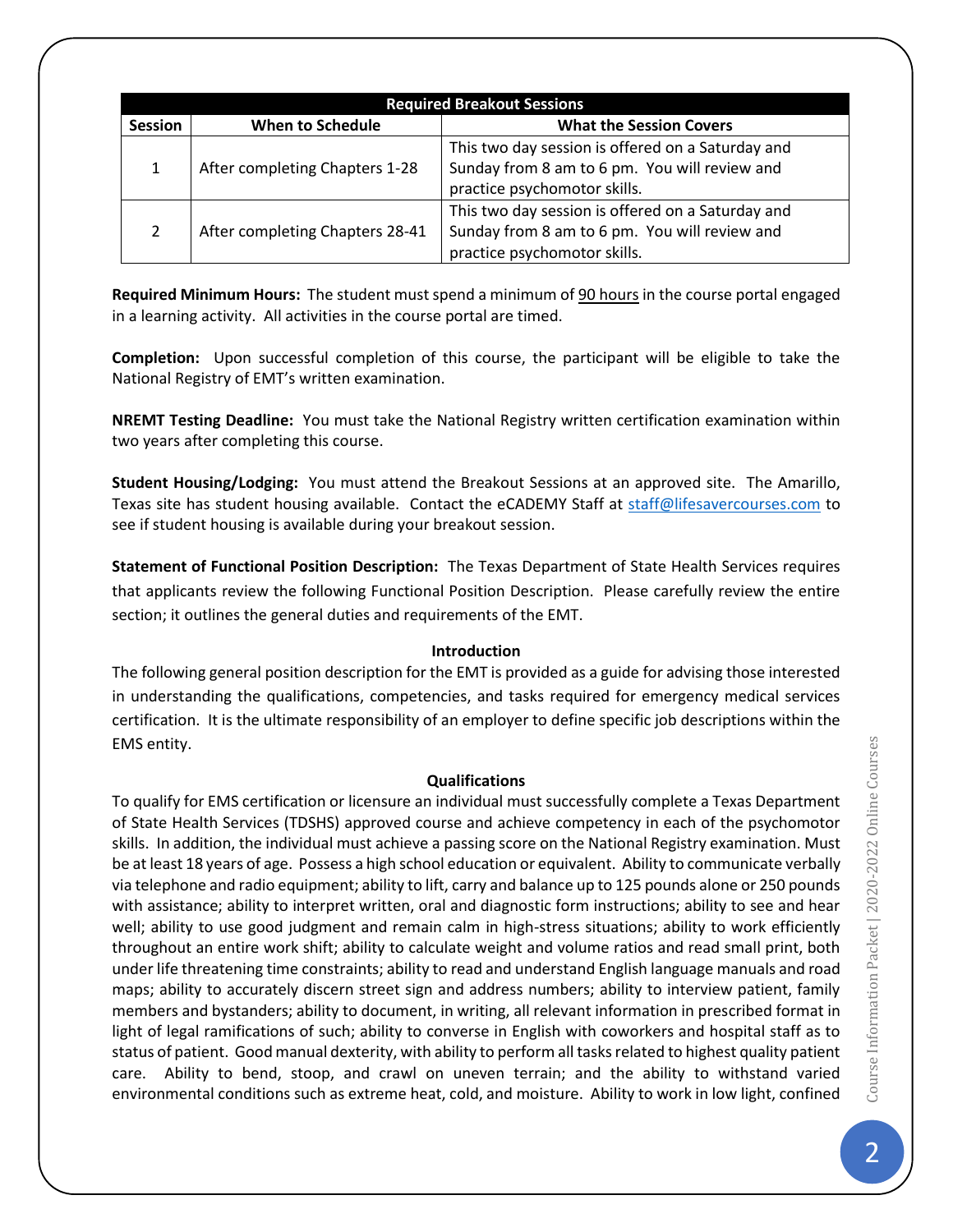spaces and other dangerous environments.

#### **Competency Areas**

Must demonstrate competency handling emergencies utilizing all Basic Life Support equipment and skills in accordance with all behavioral objectives in the DOT EMR curriculum and the FEMA document entitled "Recognizing and Identifying Hazardous Material," and to include aids for resuscitation, blood pressure by palpation and auscultation, oral suctioning, spinal immobilization, patient assessment, and adult, child and infant CPR. Automated external defibrillation is a required course skill.

#### **Description of Tasks**

Receives call from dispatcher, responds appropriately to emergency calls, reads maps, may drive ambulance to emergency site, uses most expeditious route, and observes traffic ordinances and regulations. Determines nature and extend of illness or injury; takes pulse; blood pressure; visually observes changes in skin color; auscultates blood pressure, heart tones and breath sounds; makes determination regarding patient status; establishes priority for emergency care; renders appropriate emergency care (based on competency level); may administer intravenous drugs or fluid replacement as directed by physician. May use equipment (based on competency level) such as but not limited to, defibrillator, electrocardiograph. Performs endotracheal intubation to open airways and ventilate patient, inflate pneumatic anti-shock garment to improve patient's blood circulation. Assists in lifting, carrying, and transporting patient to ambulance and on to a medical facility. Reassures patients and bystanders, avoids mishandling patient and undue haste, searches for medical identification emblem to aid in care. Extricates patient from entrapment, assesses extent of injury, uses prescribed techniques and appliances, radios dispatcher for additional assistance or services, provides light rescue service if required, provides additional emergency care following established protocols. Complies with regulations in handling deceased, notifies authorities, arranges for protection of property and evidence at scene. Determines appropriate facility to which patient will be transported, reports nature and extent of injuries or illness to the facility, asks for direction from hospital physician or emergency department. Observes patient in route and administers care as directed by physician or emergency department or according to published protocol. Identifies diagnostic signs that require communication with facility. Assists in removing patient from ambulance and into emergency facility. Reports verbally and in writing observations about the patient, patient care at the scene and in route to the facility, provides assistance to emergency staff as required. Replaces supplies, sends used supplies for sterilization, checks all equipment for future readiness, maintains ambulance in operable condition, ensures ambulance cleanliness and orderliness of equipment and supplies, decontaminates vehicle interior, determines vehicle readiness by checking oil, gas, water in battery and radiator, and tire pressure, maintains familiarity with all specialized equipment.

#### **Admission Requirements**

**Our Commitment to Equality:** It is the policy of Lifesaver Education Courses to treat all students in a fair and equal manner and we do not discriminate based on race, religion, sex, age, national origin, sexual orientation, gender identity, position in the community, or disability that does not prohibit performance of essential skills.

**Minimum Age:** The NREMT does not require you be 18 years of age or older to take the certification examination. Candidates have two years after the completion of this course to take the examination. Texas requires applicants seeking state certification to be at least 18 years of age. Applicants seeking certification in another state should check with that state's EMS regulatory agency for requirements.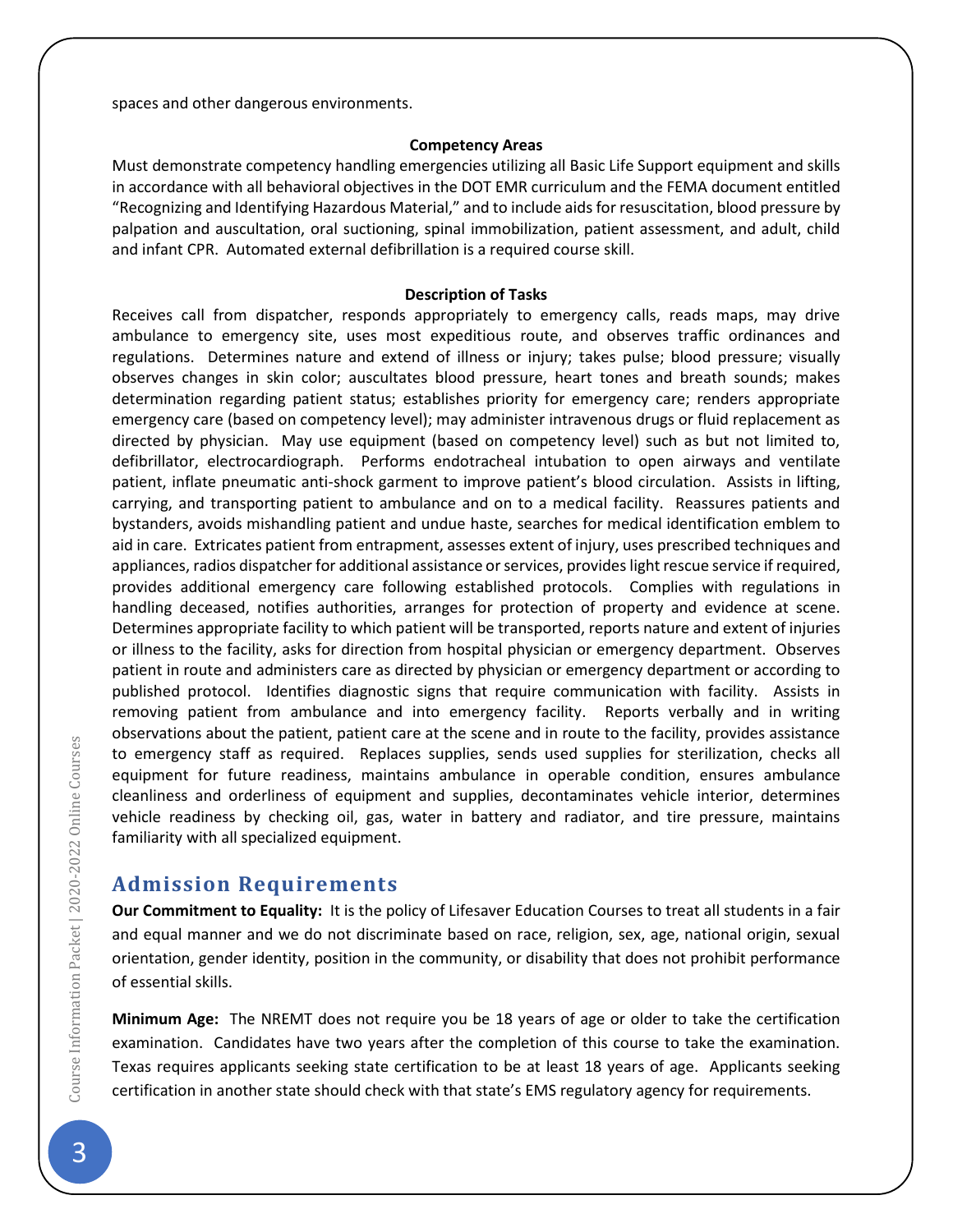**Education:** The NREMT does not require you to have a high school diploma or GED to take the certification examination. Texas requires applicants seeking state certification to have a high school diploma or GED. Applicants seeking certification in another state should check that state's EMS regulatory agency for requirements.

We recommend all candidates complete an appropriate standardized aptitude test battery (such as the General Aptitude Test Battery (GATB)) and a standardized test of reading achievement before enrolling in this course. This testing assesses capacities and abilities necessary to comprehend the information relayed in the EMT course.

**Criminal History:** A criminal history background check is required. Candidates with any criminal history should discuss their situation with the Admissions Staff prior to applying for admission. Applicants seeking certification in another state should check with that state's EMS regulatory agency to discuss your criminal history and background check requirements.

A criminal history will not automatically prevent an applicant from becoming certified, but depending on the nature of the offense, certain Texas Department of State Health Services (TDSHS) rules could prohibit the student from becoming certified. See [25 TAC Part 1, §157.36](http://info.sos.state.tx.us/pls/pub/readtac$ext.TacPage?sl=R&app=9&p_dir=&p_rloc=&p_tloc=&p_ploc=&pg=1&p_tac=&ti=25&pt=1&ch=157&rl=36) which states in part, "A person shall be disqualified from eligibility to acquire an EMS certification, or a person's initial or renewal application for EMS certification or paramedic licensure shall be denied, or a person's EMS certification or paramedic license, whether active or inactive, shall be revoked if the petitioner, applicant, certificant, or licensed paramedic is convicted of or place on deferred adjudication community supervision or deferred disposition for an offense committed on or after September 1, 2009 listed in Code of Criminal Procedure, Article 42.12, Sections 3g(a)(1)(A) through (H) as follows: (1) murder; (2) capital murder; (3) indecency with a child; (4) aggravated kidnapping; (5) aggravated sexual assault; (6) aggravated robbery; (7) substance abuse offenses, as described in Health and Safety Code, Chapter 481, for which punishment is increased under: (a) Health and Safety Code, §481.140, regarding the use of a child in the commission of an offense; or (b) Health and Safety Code, §481.134(c), (d), (e) or (f), regarding an offense committed within a drug free zone, if it is shown that the defendant has been previously convicted of an offense for which punishment was increased under one of those subsections; (8) sexual assault; (9) An offense, other than an offense committed on or after September 1, 2009, for which the person is subject to register as a sex offender under Code of Criminal Procedure, Chapter 62." Any criminal offenses NOT LISTED ABOVE are subject to TDSHS review which may lead to denial, suspension, or revocation.

You can ask the TDSHS to prescreen your criminal history prior to enrolling in a program for a \$50.00 fee. You may contact the TDSHS at [emscert@dshs.state.tx.us](file:///C:/Users/P/Documents/TPGOC/LEC/EMS%20Education%20Program/EMS%20Academy/EMT-B%20Course/emscert@dshs.state.tx.us) for further information. All applicants for Texas state certification must submit to a federal background fingerprint check. This is conducted through a state contractor and there is a fee for the fingerprint check. For further information refer to 25 TAC Part [1, §157.37.](http://info.sos.state.tx.us/pls/pub/readtac$ext.TacPage?sl=R&app=9&p_dir=&p_rloc=&p_tloc=&p_ploc=&pg=1&p_tac=&ti=25&pt=1&ch=157&rl=37)

**Drug Screen:** A urine drug screen is required and will be randomly conducted at one of the breakout sessions. Random drug testing is mandatory during the course.

**Healthcare Provider CPR-BLS Completion:** Candidates MUST hold a current American Heart Association Healthcare Provider; American Red Cross Professional Rescuer; American Safety & Health Institute CPR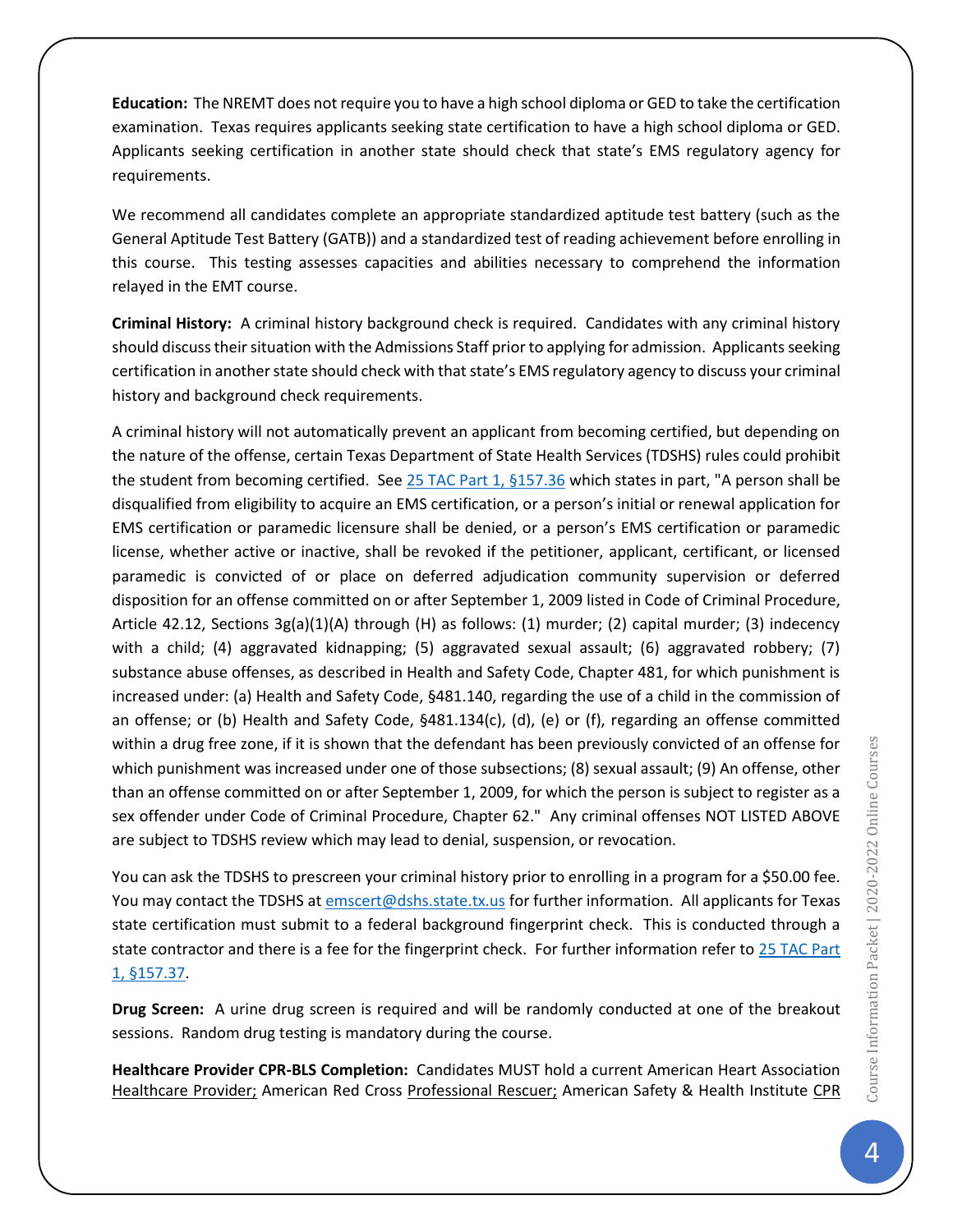Pro; National Safety Council Professional Rescuer CPR or EMS Safety Services CPR and AED for Professional Rescuers course completion card prior to the start of clinical rotations.

**Liability Waiver:** Candidates accepted into the Academy must sign a waiver and release of liability for participating in this course. Other course participation documents may be required.

**Immunizations:** Texas law requires students to have the following immunizations, which are *required prior* to the start of clinical rotations:

- a. *Tetanus-diphtheria (Td):* Must have one dose within the last 10 years. A booster dose may be in the form of a tetanus-diphtheria-pertussis (Tdap) vaccine.
- b. *Measles, Mumps and Rubella (MMR):* Measles--Students born after 1/1/1957 must have had either two doses of measles vaccine administered since January 1, 1968 and on or after their first birthday and at least 28 days apart; OR at least one dose of measles vaccine administered on or after their first birthday. Mumps--Students born on or after 1/1/1957 must have had either one dose of mumps vaccine administered on or after their first birthday. Rubella--Must have one dose administered on or after their first birthday. Many times this vaccine is administered as a MMR dose. If you have the MMR dose, you must have two doses of vaccine.
- c. *Varicella (Chickenpox):* One dose of vaccine for students who received this vaccine prior to 13 years of age; two doses for students who were not vaccinated before their 13th birthday. A history of chickenpox validated by the student, student's physician or parent is acceptable in lieu of vaccination.
- d. *Tuberculosis (TB***):** Had a tuberculin skin test within the last 365 days.
- e. *Hepatitis B:* Have completed the series of three shots. If a student has started but not completed the series, they must complete the series as rapidly as is medically feasible and must show serologic confirmation of immunity to the Hepatitis B virus prior to placement at a clinical site.
- f. *Influenza:* Have had a vaccine in the last 365 days. A student who is allergic or has some medical condition which prevents them from having this vaccine must provide a doctor's statement declaring the medical condition which would prevent vaccination.

**Email and Internet:** You must have an email address and access to the Internet is required to enroll in this course.

| <b>Operating System</b>     | <b>Version</b>         | <b>Browser</b>                  |
|-----------------------------|------------------------|---------------------------------|
| Microsoft Windows (PC)      | XP, Vista, 7 or higher | Firefox 3.6, 8.0 or higher      |
|                             |                        | Internet Explorer 7.0 or higher |
| Mac OS (Mac)                | 10.7 or higher         | Firefox 3.6, 8.0 or higher      |
|                             |                        | Safari 5.1 or higher            |
| <b>Plug In Application</b>  | <b>PC Version</b>      | <b>Mac Version</b>              |
| Adobe Flash Player          | 8.0 or higher          | 8.0 or higher                   |
| Microsoft PowerPoint Viewer | 2003 or higher         | 2004 or higher                  |
| Adobe Reader                | 7.0.5 or higher        | 7.0.5 or higher                 |
| <b>Speakers Required</b>    |                        |                                 |
| Microphone Required         |                        |                                 |
| Camera Required             |                        |                                 |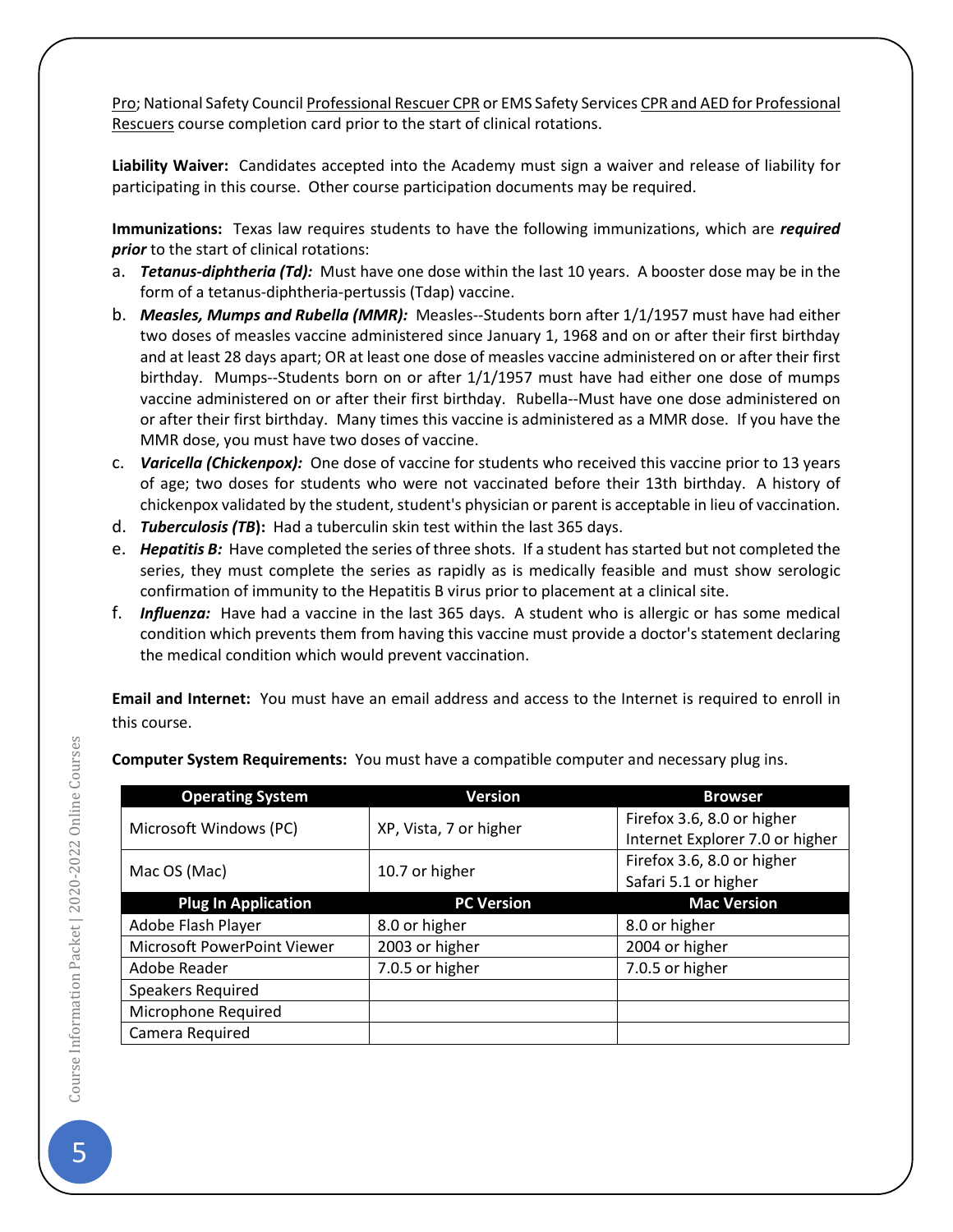## **Disability Accommodations**

The eCADEMY complies with applicable provisions of the Americans with Disabilities Act (ADA) and applicable Texas Department of State Health Services (TDSHS) rules. The student has been provided with a Statement of Functional Position Description which outlines the general position description for the EMR, EMT and AEMT.

**Permitted Testing:** The law permits testing that requires the use of sensory, manual or speaking skills where the tests are intended to measure essential functions of the profession.

**NREMT Testing Accommodations:** There is a separate process for requesting an accommodation for the National Registry certification or psychomotor skills examination. The National Registry will establish eligibility for accommodations. For information about the National Registry Disability Policy go to: <https://www.nremt.org/rwd/public/document/policy-accommodations>

**Accommodations that CANNOT Be Made:** The following are some examples of accommodations that cannot be made due to the essential functions of the profession.

- a. No accommodation during course testing that will compromise or fundamentally alter the testing of skills that are required to function safely and efficiently within the profession
- b. No additional time for skills within specific time frames
- c. A written examination may not be given with an oral reader
- d. A written test must be completed within the allowable time

## **Tuition, Fees, Clinical Supplies, and Payment**

Students will be responsible for the costs of tuition, fees, textbooks, other course materials, and clinical supplies. In addition, students are responsible for lodging, meals and transportation to and from breakout sessions.

Once you complete this course, students are responsible for application and testing fees required by the National Registry of EMTs and the state EMS regulatory agency in which they will seek certification.

We have included a financial planner for illustrative purposes below. It will provide you with an estimate of the full cost to participate in this course. Items in green must be purchased from the eCADEMY.

| These required costs are due within 7 days of enrollment. A payment plan is available.   |                           |          |  |  |  |
|------------------------------------------------------------------------------------------|---------------------------|----------|--|--|--|
| Tuition                                                                                  | Required                  | \$715    |  |  |  |
| Drug Screen                                                                              | Required                  | \$24     |  |  |  |
| <b>Criminal Background</b>                                                               | Required (Non-Refundable) | \$30     |  |  |  |
| Lab Fee                                                                                  | Required                  | \$35     |  |  |  |
| <b>Malpractice Insurance</b>                                                             | Required (Non-Refundable) | \$30     |  |  |  |
| Once enrolled, students must order and pay in full for the online course access code.    |                           |          |  |  |  |
| eBook with access to online course and clinical scheduling<br>and documentation software | Required (Non-Refundable) | \$160.99 |  |  |  |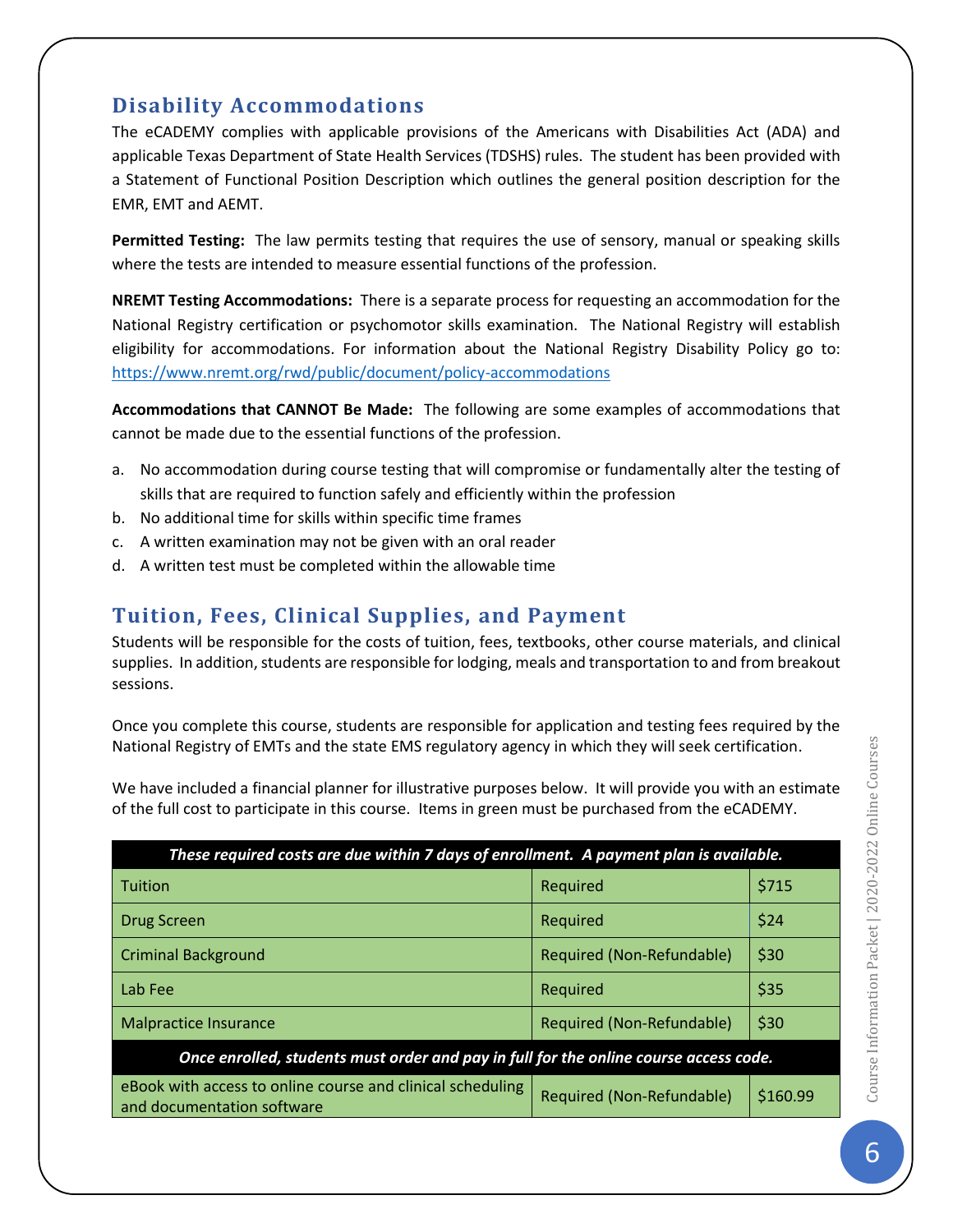| At the first breakout session, the student must order the following for clinical rotations.                                                                                                                                          |  |                                                                             |      |  |  |  |  |
|--------------------------------------------------------------------------------------------------------------------------------------------------------------------------------------------------------------------------------------|--|-----------------------------------------------------------------------------|------|--|--|--|--|
| <b>Clinical Uniform Shirt</b>                                                                                                                                                                                                        |  | Required                                                                    | \$34 |  |  |  |  |
| <b>Student ID Badge</b>                                                                                                                                                                                                              |  | Required                                                                    | \$20 |  |  |  |  |
| You must obtain the following before you can begin clinical rotations. You can purchase these from<br>us or obtain them on your own. If you obtain them yourself, you must bring them to the first<br>breakout session for approval. |  |                                                                             |      |  |  |  |  |
| <b>Clinical Uniform Pants</b>                                                                                                                                                                                                        |  | Black slacks or EMS type                                                    | \$30 |  |  |  |  |
| Stethoscope                                                                                                                                                                                                                          |  | Single tube with single or<br>dual head chest piece                         | \$15 |  |  |  |  |
| <b>Trauma Sheers</b>                                                                                                                                                                                                                 |  | 7 % inch                                                                    | \$3  |  |  |  |  |
| <b>Eye Protection</b>                                                                                                                                                                                                                |  | Must be CE EN 166 Certified<br>and meet ANSI Z87.1-2003<br>impact standards | \$6  |  |  |  |  |
| Pupil light                                                                                                                                                                                                                          |  | No flashlights                                                              | \$2  |  |  |  |  |
| Gloves (100 per box)                                                                                                                                                                                                                 |  | Latex free and minimum<br>10.5" cuff and at least 5mil<br>thickness         | \$12 |  |  |  |  |
| <b>Other Costs</b>                                                                                                                                                                                                                   |  |                                                                             |      |  |  |  |  |
| <b>Immunizations</b>                                                                                                                                                                                                                 |  | Required                                                                    |      |  |  |  |  |
| <b>Travel and meals</b>                                                                                                                                                                                                              |  |                                                                             |      |  |  |  |  |
| \$75.00<br><b>NREMT Application Fee</b>                                                                                                                                                                                              |  | (Charged for each attempt to<br>pass the exam)                              |      |  |  |  |  |
| \$64.00<br><b>Texas State Certification Fee</b>                                                                                                                                                                                      |  | If you are seeking Texas<br>Certification                                   |      |  |  |  |  |
|                                                                                                                                                                                                                                      |  | <b>My Anticipated Costs:</b>                                                |      |  |  |  |  |

**Payment:** Students have the option to choose a payment plan for tuition and fees. Costs for books and clinical expenses must be paid for separately. You must choose your payment option for tuition and fees when applying for admission. The total amount for tuition and fees is due as follows:

| Pay in Full Option              |      | <b>Deferred Payment Plan Option</b> |     |  |
|---------------------------------|------|-------------------------------------|-----|--|
| Due within 7 days of enrollment | 100% | Due within 7 days of enrollment     | 60% |  |
|                                 |      | Due in two equal monthly payments   | 40% |  |

• A \$10.00 fee will be assessed to students choosing the Deferred Payment Plan.

- Statements process on the first business day of the month and are submitted electronically to students. Payment is due by 11:59 pm CT on the 15<sup>th</sup> day of the month. There is a late fee of \$15.00.
- A student who is more than seven (7) days past due will be suspended until payment is received.
- Accounts 31 days past due are considered delinquent and will result in the student being involuntarily withdrawn from the eCADEMY.
- Delinquent accounts may be referred to a collection agency. A collection fee of 33% of the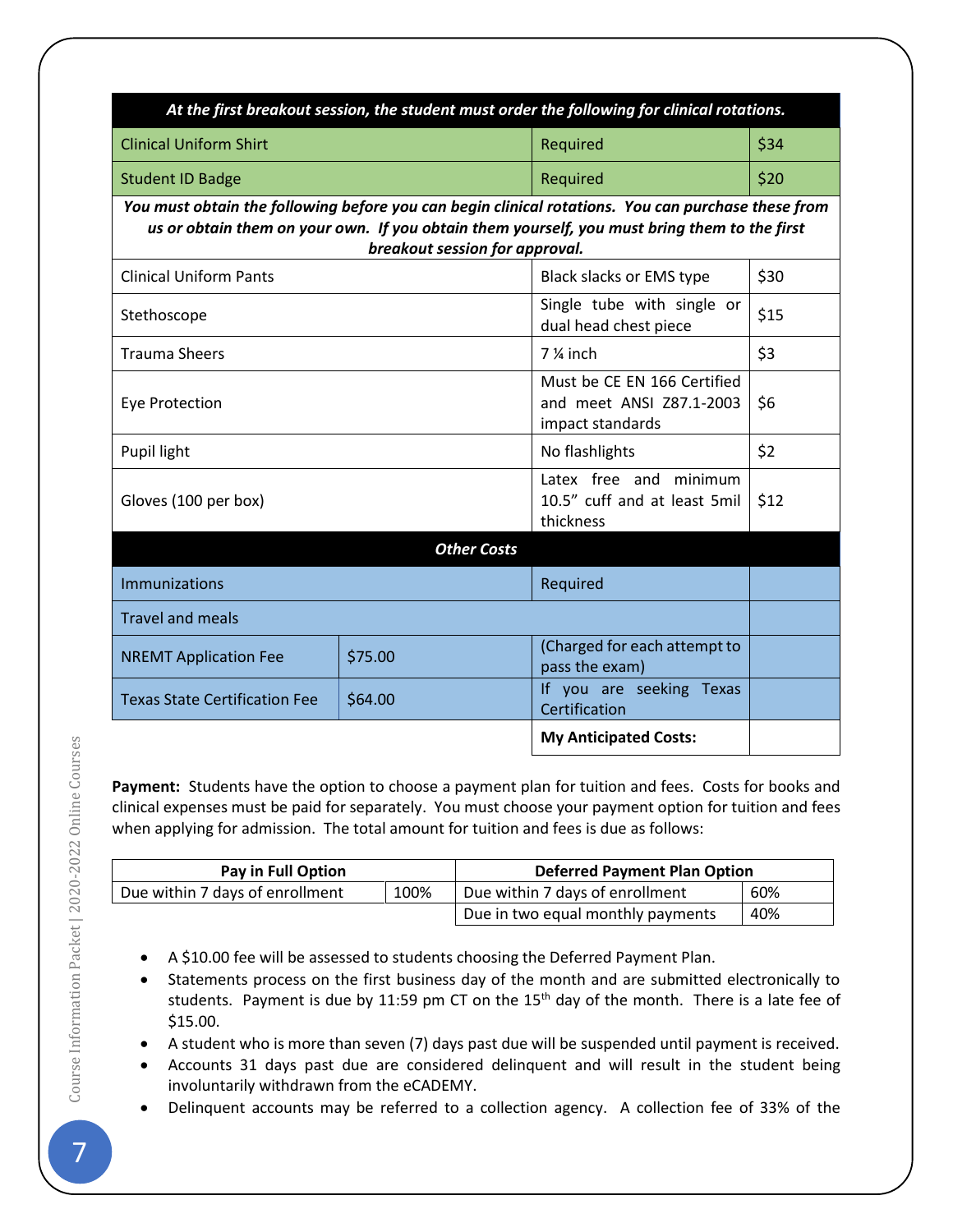delinquent balance will be added to accounts referred to a collection agency.

**Refunds:** Lifesaver Education Courses will make refunds to students who properly withdraw from the eCADEMY in accordance with our policy. Students who do not follow the withdrawal procedure will not receive a refund.

- a. Students who withdraw within 14 days from their enrollment date will receive a 100% refund of eligible fees and an 80% refund of tuition paid.
- b. Students who withdraw within 21 days from their enrollment date will receive a 75% refund of eligible fees paid and a 40% refund of tuition paid.
- c. Students who withdraw within 28 daysfrom their enrollment date will receive a 50% refund of eligible fees paid and a 20% refund of tuition paid.
- d. No monies are refunded after 28 days from their enrollment date.

Fees eligible for refund include the drug screen and lab fee. Refunds will be made within thirty (30) calendar days of the student's withdrawal.

## **Course Schedule**

This course is composed of self-learning and instructor-led segments. We recommend students complete a minimum of two chapters per week. The total number of hours for instructor-led segments is 40. The total number of hours for all segments is 250. The segments are as follows:

- 90 Self Learning Hours
- 4 Virtual didactic hours
- 36 Skill practice hours (at an approved site)
- 48 Emergency Department clinical hours (at an approved site)
- 72 Ambulance clinical hours (at an approved site)

## **Frequently Asked Questions**

Q: I live in a state other than Texas. Can I take this course?

A: Yes, you can take this course. The curriculum is the national standard and you will take the NREMT certification examination. You will need to know the requirements for the state you will be seeking certification in after you pass the NREMT examination.

Q: I am not 18 years old. Can I take this course?

A: Yes, you can take this course. The NREMT does not require you to be 18 years old to take the certification examination. You will need to know the requirements for the state you will be seeking certification in after you pass the NREMT examination. For example, in Texas, you must be 18 to apply for state certification.

Q: I do not have a high school diploma or GED. Can I take this course?

A: Yes, you can take this course. The NREMT does not require you to have a diploma or GED to take the certification examination. You will need to know the requirements for the state you will be seeking certification in after you pass the NREMT examination. For example, in Texas, you must have a high school diploma or GED to apply for state certification.

## **Questions?**